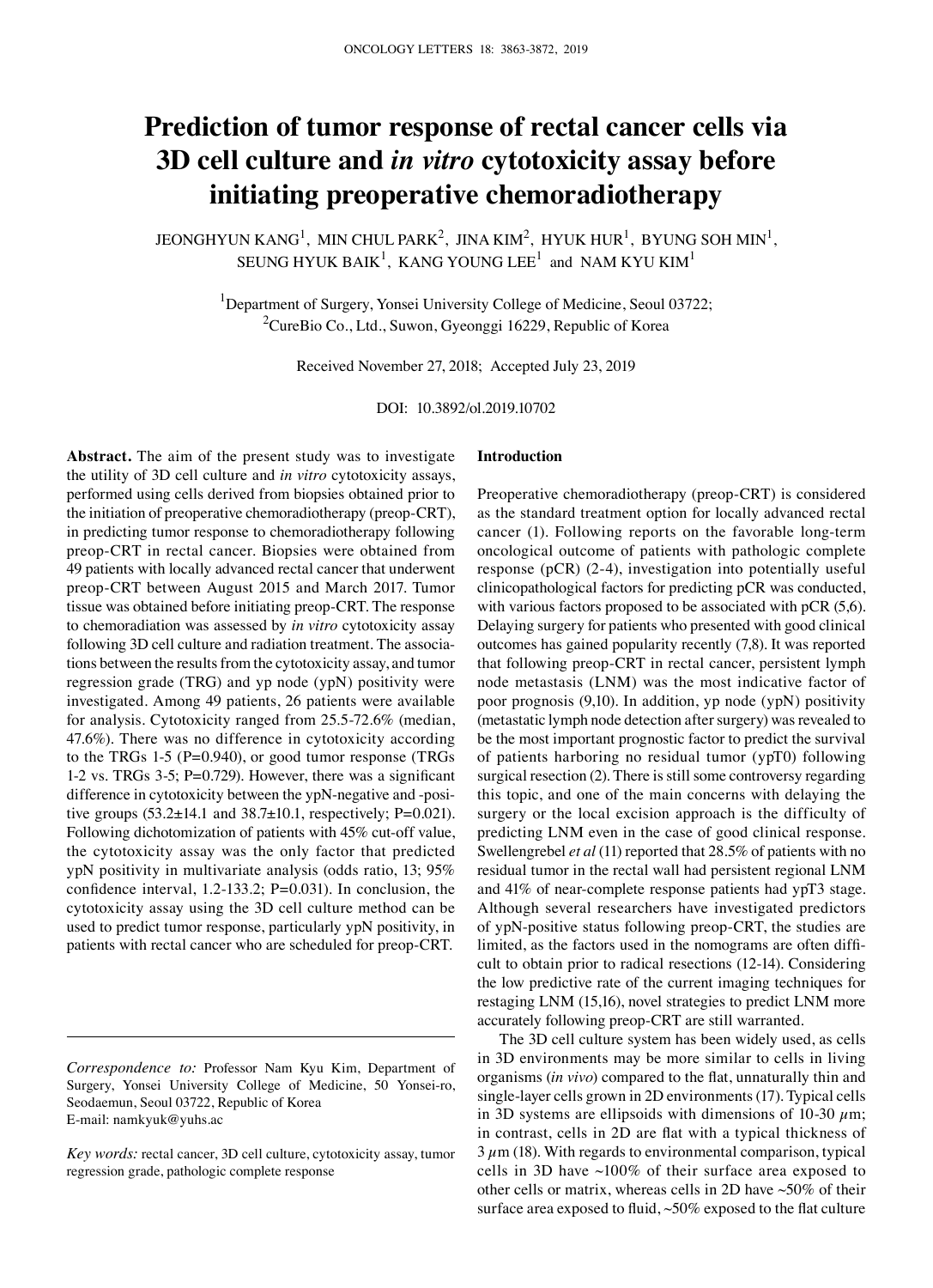surface or intermediate, and very little surface area exposed to other cells. A previous data analysis of spheroid-based drug screening systems revealed that tumor spheroid size and morphology in a 3D culture system was associated with *in vivo* drug sensitivity (19). Previous studies demonstrated significantly increased resistance to radiation in tumor cells in 3D cell culture, in comparison with that of 2D culture (20,21). Storch *et al* (21) reported increased levels of heterochromatin in 3D cell cultures that led to increased survival, and a decreased number of DNA double‑strand breaks and lethal chromosome aberrations in response to radiation, compared with those in monolayer cell cultures. These data suggest potential clinical benefits of 3D cell culture for predicting tumor responses to radiation. Nevertheless, the predictive potential of 3D cell culture and cytotoxicity analysis has not been widely assessed in patients with rectal cancer who have undergone preop-CRT.

Thus, the aim of the present study was to evaluate the clinical potential of the 3D cell culture method for predicting tumor response to preoperative chemoradiotherapy in patients with rectal cancer.

# **Materials and methods**

*Patient enrolment.* A total of 49 individuals (29 males, aged 22-82 years) suffering from locally advanced rectal cancer that underwent preop-CRT were prospectively enrolled at the Severance Hospital, Yonsei University College of Medicine (Seoul, Republic of Korea) between August 2015 and March 2017. Patients with histopathologically confirmed adenocarcinoma of the rectum at clinical stage II or III were enrolled for the present study (22). All enrolled patients underwent preoperative biopsy, for the cytotoxicity assay, prior to the initiation of preop-CRT. The protocol used for the preop-CRT was described in previous studies (23,24). Briefly, the preoperative radiation therapy consisted of a total dose of 45 Gy in 25 fractions delivered to the pelvis, followed by a 5.4 Gy boost to the primary tumor, over a period of 5 weeks (1.8 Gy for 5 days). The pelvic radiation volume was as follows: The superior border 1.5 cm above the sacral promontory (L5 level); the inferior border at the inferior margin of the obturator foramen or 3 cm below the lower tumor margin; the lateral border 1.5 cm lateral to the bony pelvis; the anterior border 3 cm anterior to the tumor; and the posterior border 0.5 cm posterior to the sacral surface. The prescription dose was specified at the isocenter; the three‑field treatment plan comprised a 6‑MV photon posterior-anterior field and 6- or 10-MV photon opposed lateral fields with wedges of 45˚. For the boost treatment, five ports were used. Intravenous bolus injections of 5‑fluorouracil/leucovorin (425/20 mg/m2 once per day during weeks 1 and 5) or capecitabine  $(825 \text{ mg/m}^2, \text{twice})$ daily during the radiation therapy period) were administered to the patients during preop-CRT. Total mesorectal excision (TME) was performed 6‑12 weeks after the completion of preop-CRT. The protocol of the present study was approved by the institutional review board of the Severance Hospital, Yonsei University College of Medicine (Seoul, Republic of Korea) (approval no. 4-2011-0445). Written informed consent was obtained from all participants.

#### *3D cell culture*

*Tissue harvest.* Tissue was collected prior the initiation of preop-CRT using rigid sigmoidoscopy and forceps biopsy. The tissues were placed into  $25$ -cm<sup>2</sup> flasks, filled with RPMI culture medium supplemented with 1% penicillin-streptomycin HyClone; GE Healthcare Life Sciences). Before tissue dissociation, harvested tissues were maintained at 37˚C in a 5% CO<sub>2</sub> incubator.

*Cancer tissue dissociation and 2D culture.* Following the removal of media from the  $25$ -cm<sup>2</sup> flasks, the tissue samples were transferred to 1.5-ml micro tubes, and the weight was measured. The samples were subsequently transferred to 60-mm2 dishes filled with 5 ml RPMI culture medium supplemented with 1% penicillin-streptomycin and washed by pipetting; this procedure was repeated twice. The tissue was then transferred to  $60$ -mm<sup>2</sup> dishes filled with 5 ml trypsin EDTA (HyClone; GE Healthcare Life Sciences), cut into smaller pieces using a blade (Nopa Instruments), and incubated for 20 min at  $37^{\circ}$ C in a 5% CO<sub>2</sub> incubator. Subsequently, the tissue was harvested using 5 ml RPMI medium supplemented with 1% penicillin-streptomycin and 10% FBS (HyClone; GE Healthcare Life Sciences), transferred to 15-ml conical tubes, and the solution was centrifuged at 260 g for 2 min at room temperature. The supernatant was removed, and the pellets were resuspended in 10 ml RPMI supplemented with 1% penicillin-streptomycin and 10% FBS, followed by transferring the tissues to 100-mm2 2D culture dishes (Thermo Fisher Scientific, Inc.) and incubating at 37<sup>°</sup>C for 2-3 days.

*Cancer cell 3D culture.* Cells were harvested by pipetting and transferred to 15-ml conical tubes. The tissue was then transferred to 60-mm2 dishes filled with 5 ml trypsin EDTA (HyClone; GE Healthcare Life Sciences), cut into smaller pieces using a blade (Nopa Instruments Medizintechnik GmbH), and incubated for 20 min at  $37^{\circ}$ C in a  $5\%$  CO<sub>2</sub> incubator. Subsequently, the tissue was harvested using 5 ml RPMI medium supplemented with 1% penicillin-streptomycin and 10% FBS (HyClone; GE Healthcare Life Sciences), transferred to 15-ml conical tubes, and the solution was centrifuged at 260 g for 2 min at room temperature. The 2D-cultured cells were detached using Accumax (EMD Millipore). The dissociated cells were counted using a C-Chip disposable hemocytometer (INCYTO). The cells were diluted in 1 ml RPMI medium supplemented with 1% penicillin-streptomycin and 10% FBS to a concentration of 5,000 cells/100  $\mu$ l and seeded onto ultra-low attachment 96-well 3D-culture plates (Corning Inc.).

*Radiation treatment.* Defining the day on which the cells were reseeded for 3D culture as day 0, the 3D-cultured cells were treated with 5 Gy radiation at day 3 (Gammacell low dose-rate irradiator; Nordion, Inc.). The control group did not receive any radiation. The cultured cells were incubated at 37˚C for 2 days.

*Imaging before and after radiation treatment.* Images of 3D-cultured cells before and 2 days after radiation treatment were acquired by Cell Scanner (MBD), equipped with a x4 objective lens. The cells and culture media were transferred to 1.5-ml tubes, and centrifuged at 95 g for 2 min. The supernatant and pellets in each tube were stored at ‑20˚C.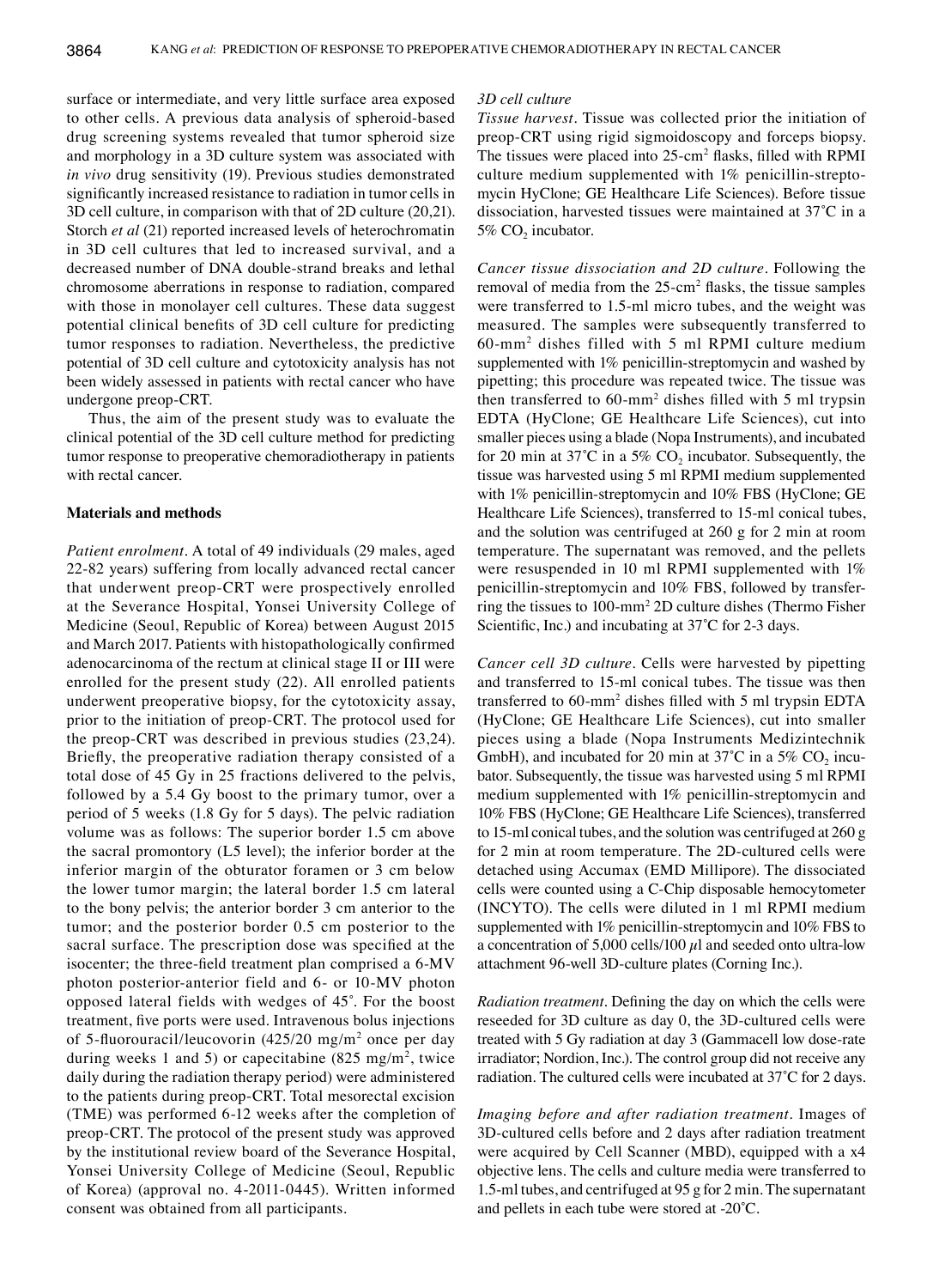

Figure 1. Four types of morphology of 3D spheroids formed in 3D cell cultures. The 3D spheroids formed by 3D cell culture of rectal cancer tissues, obtained before preoperative chemoradiotherapy, were grouped as (A) 'round', (B) 'mass', (C) 'aggregate' and (D) 'none' types.

# *Evaluation of 3D cell culture*

*Morphological classification.* Morphological assessment and classification were performed prior to radiation treatment. The resulting spheroids were classified into four distinct groups based on morphology as 'round', 'mass', 'aggregate' and 'none' (Fig. 1) (19). For further analysis, the 'round', 'mass', and 'aggregate' types were grouped into the category 'mass-forming group' for efficient statistical analysis. The morphological classification was completed by an independent researcher, who was unaware of the patients' clinicopathological outcomes.

*Cytotoxicity analysis.* Defining the day on which the cells were reseeded for 3D culture as day 0, the culture medium was harvested and lactate dehydrogenase (LDH) enzyme activity was determined to check cytotoxicity levels at day 5 (2 days of additional incubation following radiation treatment). The cells were separated from the harvested media by centrifugation at 1,000 g for 15 min at room temperature. The supernatant was collected and the LDH enzyme activity was measured using an LDH‑cytotoxicity assay kit (BioVision, Inc.) following the manufacturer's protocol. In order to calculate the ratio between LDH enzyme activity in the media and cells, the total cellular LDH enzyme activity from the cells was also measured.

*Measurements of endoscopy and magnetic resonance imaging (MRI) parameters.* All patients underwent endoscopies from 4‑6 weeks following completion of preop‑CRT. All endoscopic regression grading was estimated by endoscopists. Endoscopic grading was classified into endoscopy\_CR (normal mucosa, whitish scar only), endoscopy\_near CR (<1 cm ulcer without remaining visible tumor), and endoscopy\_non CR (ulcer >1 cm without remaining visible tumor, remaining mass regardless of ulcer).

Patients underwent two stages of MRI examinations. The first examination was performed before the initiation of preop-CRT (pre-CRT MRI) and the MRI second was performed from 4‑6 weeks following the completion of preop-CRT (post-CRT MRI). A 3.0 T scanner [(Magnetom Tim Trio; Siemens Medical Solutions) or (Ingenia; Philips Medical Systems)] was used for pre- and post-CRT MRI examinations. In the present study, magnetic resonance (MR) tumor regression grade (TRG), diffusion-weighted image (DWI) and MR tumor volume reduction rate (TVRR) were evaluated and recorded for each enrolled patient. These MRI-based parameters were evaluated based on protocols from previous studies (23,25,26).

*Tumor response assessment following preop‑CRT.* The Mandard's classifications were used to evaluate TRG (27). pCR was defined as no viable tumor cells in the rectal wall along with no LNM. According to the TRG classification, TRG 1 and TRG 2 were classified as 'good tumor response', while TRG 3-5 were classified as 'poor tumor response'. With respect to tumor downstaging, T downstaging was defined as smaller pathologic ypT compared with clinical T stage, and N downstaging was defined as conversion of clinically positive lymph nodes to pathologically negative status.

*Statistical analysis.* All statistical analyses were performed using SPSS version 23.0 (IBM Corp.). Categorical variables were analyzed using the  $\chi^2$  test or Fisher's exact test, and continuous variables were analyzed using Student's t-test or ANOVA. Receiver operating characteristic (ROC) curve analysis was used to compare the diagnostic performance of the parameter for predicting ypN positivity. The cut-off values for the variables that provided the best classification between the groups were determined. Factors associated with ypN positivity were analyzed by logistic regression analysis with forward stepwise selection of variables. All variables with P<0.2 on univariate analysis were initially entered into the multivariate analysis. P<0.05 was considered statistically significant.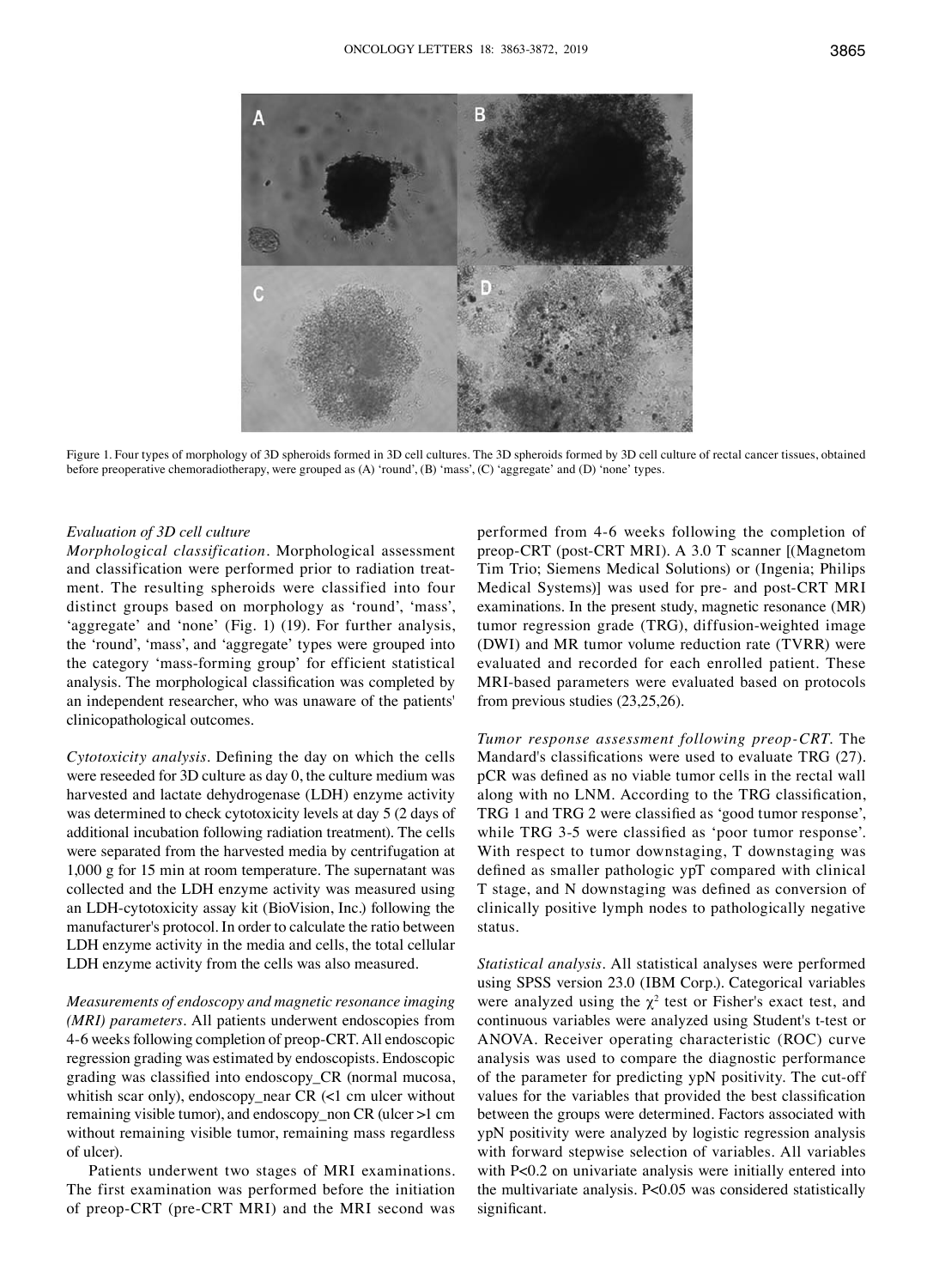| Clinicopathological factor   | Success group $(n=26)$ , n $(\%)$ | Failure group $(n=23)$ , n $(\%)$ | P-value     |  |
|------------------------------|-----------------------------------|-----------------------------------|-------------|--|
| Sex                          |                                   |                                   | 0.562       |  |
| Male                         | 14(53.8)                          | 15(65.2)                          |             |  |
| Female                       | 12(46.2)                          | 8(34.8)                           |             |  |
| Age, years                   |                                   |                                   | 0.332       |  |
| <65                          | 21(80.8)                          | 15(65.2)                          |             |  |
| $\geq 65$                    | 5(19.2)                           | 8(34.8)                           |             |  |
| BMI, kg/m <sup>2</sup>       | $24.1 \pm 3.7^{\circ}$            | $22.8 \pm 2.6^{\circ}$            | 0.167       |  |
| Distance from anal verge, cm | $6.2 \pm 2.1^a$                   | $5.9 \pm 2.3^{\text{a}}$          | 0.661       |  |
| Tumor location               |                                   |                                   | 0.394       |  |
| Low $(<5$ cm)                | 9(34.6)                           | 11(47.8)                          |             |  |
| Middle $(5-10 \text{ cm})$   | 17(65.4)                          | 12(52.2)                          |             |  |
| CEA (initial), $\mu$ g/l     | $6.0{\pm}7.4^{\mathrm{a}}$        | $6.5 \pm 7.5^{\text{a}}$          | 0.796       |  |
| cT stage                     |                                   |                                   | 0.286c      |  |
| cT2                          | $\boldsymbol{0}$                  | 2(8.7)                            |             |  |
| cT3                          | 23(88.5)                          | 20(87)                            |             |  |
| cT4                          | 3(11.5)                           | 1(4.3)                            |             |  |
| cN stage                     |                                   |                                   | $0.4^\circ$ |  |
| Node-negative                | 2(7.7)                            | 4(17.4)                           |             |  |
| Node-positive                | 24(92.3)                          | 19(82.6)                          |             |  |
| Cytotoxicity, % (range)      | $47.6^{\mathrm{b}}$ (25.5-72.6)   | N/A                               |             |  |

|                     | Table I. Comparison of clinicopathological factors according to the success or failure of patients that were included in the |  |  |  |  |  |  |  |
|---------------------|------------------------------------------------------------------------------------------------------------------------------|--|--|--|--|--|--|--|
| cytotoxicity assay. |                                                                                                                              |  |  |  |  |  |  |  |

<sup>a</sup>Mean ± standard deviation. <sup>b</sup>Median. °Fisher's exact test. BMI, body mass index; CEA, carcinoembryonic antigen; N/A, not available; cT, clinical tumor; cN, clinical node.

Table II. Association of cytotoxicity assay with 3D morphologic classification before radiation.

| Parameters                                 | $n=26, n(\%)$ | Cytotoxicity, mean $\pm$ SD | P-value            |
|--------------------------------------------|---------------|-----------------------------|--------------------|
| 3D morphologic classification <sup>a</sup> |               |                             | 0.490 <sup>c</sup> |
| Round                                      | 1(3.8)        | 50.9                        |                    |
| <b>Mass</b>                                | 3(11.5)       | $51.2 \pm 10.7$             |                    |
| Aggregate                                  | 15(57.7)      | $52.4 \pm 16.8$             |                    |
| None                                       | 7(26.9)       | $41.9+9.3$                  |                    |
| Subgroup analysis                          |               |                             | 0.113              |
| 'Mass-forming group'b                      | 19(73)        | $52.1 \pm 15.3$             |                    |
| 'None group'                               | 7(26.9)       | $41.9+9.3$                  |                    |

a 3D morphologic classification was analyzed before radiation treatment. <sup>b</sup> Morphologic classification of 'round', 'mass' and 'aggregate' were classified into 'mass forming' group and 'none' was classified into the 'none' group. 'Analyzed by ANOVA test.

# **Results**

A total of 49 patients were initially enrolled in the present study for performing a cytotoxicity assay on 3D-cultured cells exposed to radiation. Finally, the results from 26 patients (53%) were available for further analysis. The reasons for failure in obtaining results from the remaining patients comprised cell culture contamination for 15 (65%) patients and insufficient specimens from the biopsy for 8 (35%) patients. There was no difference in clinicopathological characteristics between the success group  $(n=26)$  and the failure group  $(n=23)$ ; Table I). Among the 26 patients included in the final analysis, cytotoxicity ranged from 25.5-72.6% (median, 47.6%).

By morphologic classifications, the 'aggregate' type was the most common (57.7%), followed by the 'none' type (26.9%). Mean and the standard deviation of cytotoxicity were 50.9 in 'round' type,  $51.2 \pm 10.7$  in mass type,  $52.4 \pm 16.8$  in aggregate type and 41.9±9.3 in none type respectively. With respect to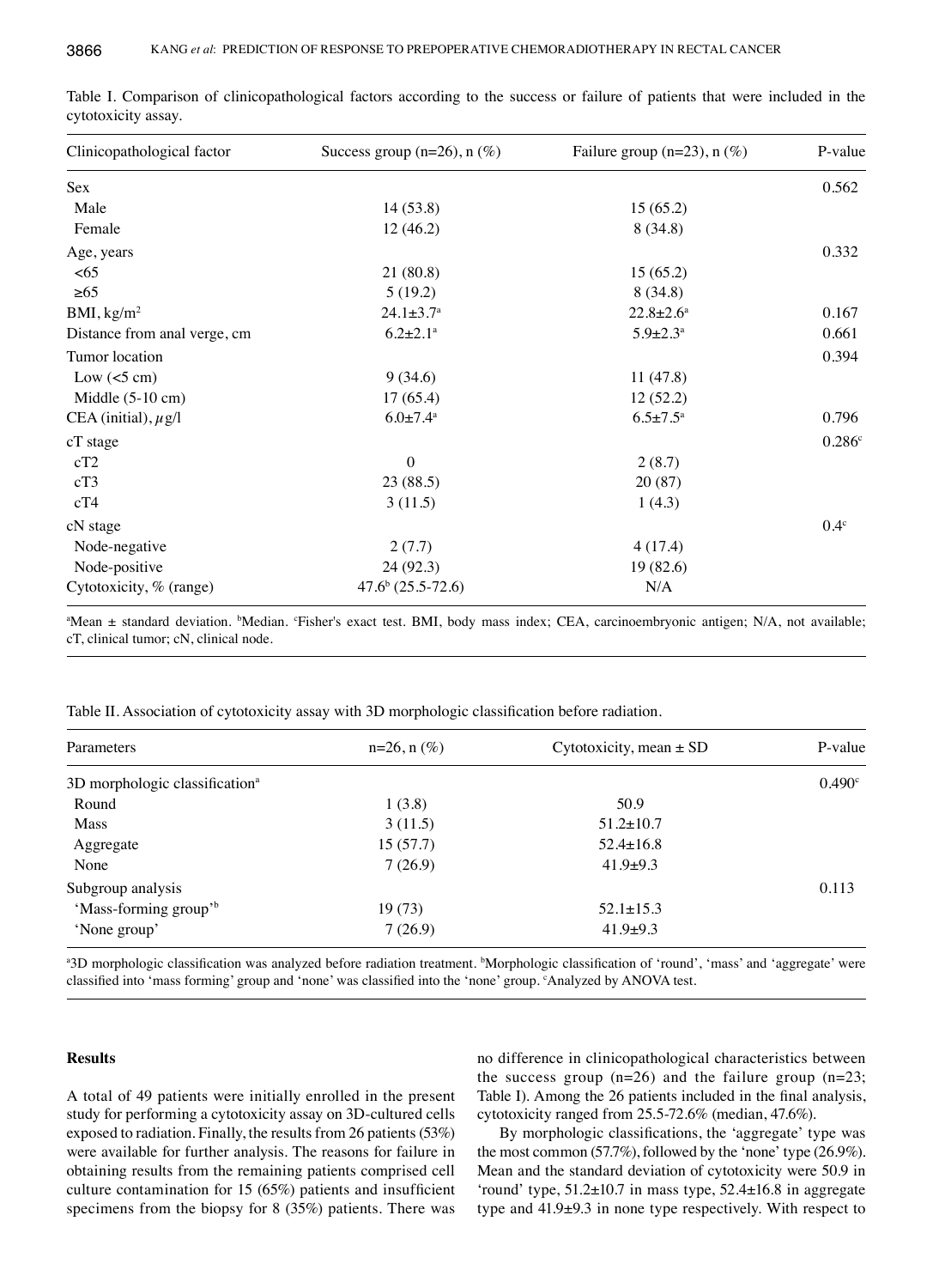|                |                | Cytotoxicity,   |                      |
|----------------|----------------|-----------------|----------------------|
| Parameters     | N              | mean $\pm$ SD   | P-value              |
| TRG grade      |                |                 | $0.940$ <sup>a</sup> |
| 1              | 6              | $50+18.6$       |                      |
| $\overline{c}$ | $\overline{4}$ | $45.2 \pm 8.9$  |                      |
| 3              | 11             | $50.8 \pm 12.8$ |                      |
| $\overline{4}$ | 5              | $48.8 \pm 19.8$ |                      |
| 5              | $\theta$       |                 |                      |
| TRG response   |                |                 | 0.729                |
| <b>TRG 1-2</b> | 10             | $48.1 \pm 15$   |                      |
| <b>TRG 3-5</b> | 16             | $50.1 \pm 14.6$ |                      |
| pCR            |                |                 | 0.909                |
| Yes            | 6              | $50\pm18.6$     |                      |
| No             | 20             | $49.2 \pm 3.6$  |                      |
| T downstaging  |                |                 | 0.199                |
| Positive       | 16             | $52.3 \pm 14$   |                      |
| Negative       | 10             | $44.6 \pm 14.7$ |                      |
| N downstaging  |                |                 | 0.096                |
| Positive       | 17             | $52.8 \pm 14.3$ |                      |
| Negative       | 9              | $42.8 \pm 13.2$ |                      |
| yp T stage     |                |                 | $0.895^{\rm a}$      |
| $\theta$       | 6              | $50\pm18.6$     |                      |
| 1              | 1              | 53.8            |                      |
| $\overline{c}$ | 8              | $51.8 \pm 11.5$ |                      |
| 3              | 11             | $46.8 \pm 15.7$ |                      |
| yp N stage     |                |                 | 0.021                |
| Node-negative  | 19             | $53.2 \pm 14.1$ |                      |
| Node-positive  | 7              | $38.7 \pm 10.1$ |                      |
|                |                |                 |                      |

Table III. Association of cytotoxicity with pathologic tumor response.

a Analyzed by ANOVA test. TRG, tumor regression grade; pCR, pathologic complete response; T, tumor; N, node.

associations between cytotoxicity and 3D morphologic classification, there were no differences in cytotoxicity among the 4 groups. Following the grouping of the 'round', 'mass' and 'aggregate' types into the 'mass-forming' group, there were no differences in the cytotoxicity between the 'mass-forming group' and the 'none group' (Table II).

With respect to the association between cytotoxicity and pathologic tumor response (Table III), there was no difference in cytotoxicity based on either the TRGs 1-5, (P=0.940) or good tumor response (TRGs 1-2 vs. TRGs 3-5; P=0.729). There was a weak association between cytotoxicity and N downstaging status  $(52.8 \pm 14.3 \text{ in the N}$  downstaging-positive group vs. 42.8±13.2 in the N downstaging-negative group; P=0.096). In contrast, there was a significant difference in cytotoxicity between the ypN-positive and the ypN-negative groups  $(53.2 \pm 14.1 \text{ vs. } 38.7 \pm 10.1, \text{ respectively}; \text{P} = 0.021).$ 

The morphological classifications were associated with pathologic tumor response. The rate of T downstaging was marginally higher in the 'mass-forming group' compared to that of the 'none group' (73.7% vs. 28.6%, respectively;  $P=0.069$ . Although the ypN-positive rate was lower in the 'mass-forming group' (15.8%) compared with that in the 'none group' (57.1%), the difference was not statistically significant  $(P=0.057;$  Table IV). The ROC curves were generated for cytotoxicity in patients with ypN-positive status and the area under the curve was 0.801. Using the ROC curves, the Youden's index was calculated to be 45.05 (Fig. 2).

Using the Youden's index value as the cut-off value, the patients were dichotomized into low-cytotoxicity and high-cytotoxicity groups. There were no differences in the clinicopathological and radiological parameters between the high- and low-cytotoxicity groups, except for the ypN-positivity (Table V). The high‑cytotoxicity group showed significantly lower ypN-positivity (7.1%) than that of the low-cytotoxicity group  $(50\%; P=0.026)$ .

3D morphologic classification and cytotoxicity assay data were considered in the final multivariate analysis to predict the ypN-positivity (Table VI). The cytotoxicity (dichotomized as low vs. high) was the only factor that predicted ypN-positivity in the multivariate analysis (high-cytotoxicity vs. low-cytotoxicity; odds ratio, 13; 95% confidence interval, 1.2‑133.2; P=0.031).

# **Discussion**

The present study demonstrated that the cytotoxicity assay, using 3D cell culture with radiation, could be a novel alternative for predicting lymph node positivity following preop-CRT in rectal cancer.

Increasing evidence has suggested that good tumor response following preop-CRT may warrant a decrease in radical resection and promotion of an approach that involves either delaying the surgery or local excision (28,29). However, the basic prerequisite for these approaches is no or minimal possibility of regional LNM. Accurate preoperative assessment of LNM is crucial for effectively employing the delay in surgery or radical resection approaches in patients suspected of clinical complete response. Nevertheless, it was reported that current imaging tools have low sensitivity or specificity for defining LNM following preop‑CRT (15). The reliability of imaging techniques for evaluating lymph node positivity following preop-CRT in rectal cancer is known to be poor, and there are no standard guidelines to define lymph node positivity (30).

In order to overcome these inherent limitations of imaging-based detection of lymph node positivity following preop-CRT, a clinical outcome-based prediction model was introduced. Jwa *et al* (12) reported that patient age, ypT stage, tumor differentiation, clinical N stage, lymphovascular invasion (LVI) and perineural invasion (PNI) could reliably predict LNM following preop-CRT. A nomogram using these parameters was developed and showed high similarity between nomogram-predicted and real lymph node positivity following preop-CRT. Although the nomogram was based on a relatively large and homogeneously treated patient group from a single center, this nomogram included pathological parameters such as ypT stage, LVI and PNI that can be more accurately derived from resected rectum, following definite TME, compared to preoperative biopsy specimens. The use of this nomogram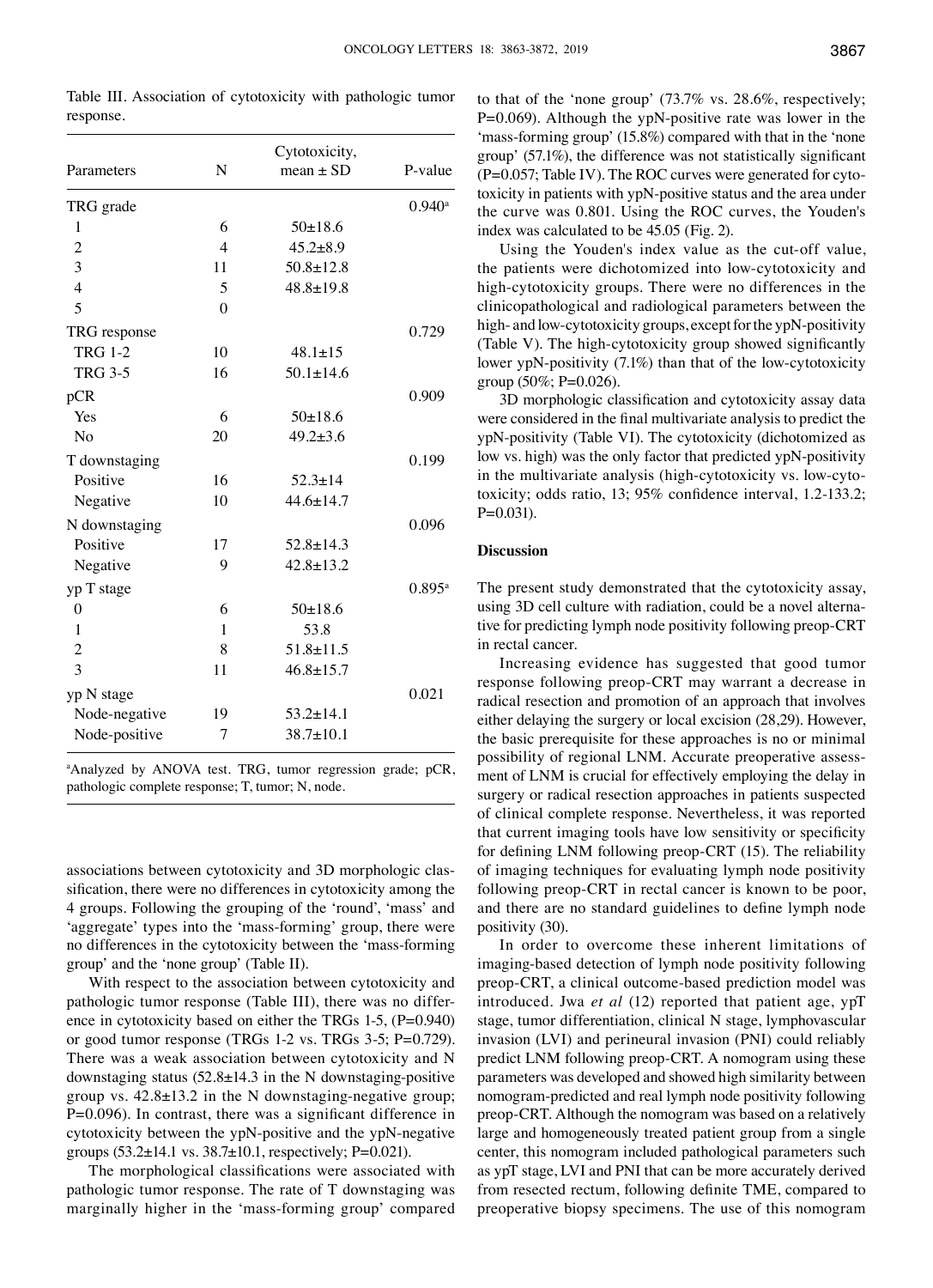| Parameters       | ${\bf N}$<br>Mass-forming group $(n=19)$ , n $(\%)$ |                  | None group $(n=7)$ , n $(\%)$ | P-value              |  |
|------------------|-----------------------------------------------------|------------------|-------------------------------|----------------------|--|
| TRG grade        |                                                     |                  |                               | $0.292^{\rm a}$      |  |
| 1                | 6                                                   | 6(31.6)          | $\mathbf{0}$                  |                      |  |
| $\overline{2}$   | 4                                                   | 2(10.5)          | 2(28.6)                       |                      |  |
| 3                | 11                                                  | 7(36.8)          | 4(57.1)                       |                      |  |
| 4                | 5                                                   | 4(21.1)          | 1(14.3)                       |                      |  |
| 5                | $\boldsymbol{0}$                                    | $\boldsymbol{0}$ | 0                             |                      |  |
| TRG response     |                                                     |                  |                               | $0.668$ <sup>a</sup> |  |
| <b>TRG 1-2</b>   | 10                                                  | 8(42.1)          | 2(28.6)                       |                      |  |
| <b>TRG 3-5</b>   | 16                                                  | 11(57.9)         | 5(71.4)                       |                      |  |
| pCR              |                                                     |                  |                               | $0.146^{\rm a}$      |  |
| Yes              | 6                                                   | 6(31.6)          | $\boldsymbol{0}$              |                      |  |
| No               | 20                                                  | 13 (68.4)        | 7(100)                        |                      |  |
| T downstaging    |                                                     |                  |                               | $0.069$ <sup>a</sup> |  |
| Positive         | 16                                                  | 14(73.7)         | 2(28.6)                       |                      |  |
| Negative         | 10                                                  | 5(26.3)          | 5(71.4)                       |                      |  |
| N downstaging    |                                                     |                  |                               | 0.188                |  |
| Positive         | 17                                                  | 14(73.7)         | 3(42.9)                       |                      |  |
| Negative         | 9                                                   | 5(26.3)          | 4(57.1)                       |                      |  |
| yp T stage       |                                                     |                  |                               | $0.252^{\rm a}$      |  |
| $\boldsymbol{0}$ | 6                                                   | 6(31.6)          | $\boldsymbol{0}$              |                      |  |
| 1                | 1                                                   | 1(5.3)           | $\theta$                      |                      |  |
| $\overline{2}$   | 8                                                   | 6(31.6)          | 2(28.6)                       |                      |  |
| 3                | 11                                                  | 6(31.6)          | 5(71.4)                       |                      |  |
| yp N stage       |                                                     |                  |                               | $0.057$ <sup>a</sup> |  |
| Node-negative    | 19                                                  | 16(84.2)         | 3(42.9)                       |                      |  |
| Node-positive    | 7                                                   | 3(15.8)          | 4(57.1)                       |                      |  |

|  |  |  |  |  |  |  |  |  |  | Table IV. Association of 3D morphologic classification with pathologic tumor response. |  |
|--|--|--|--|--|--|--|--|--|--|----------------------------------------------------------------------------------------|--|
|--|--|--|--|--|--|--|--|--|--|----------------------------------------------------------------------------------------|--|

a Fisher's exact test. TRG, tumor regression grade; pCR, pathologic complete response; T, tumor; N, node.



Figure 2. Receiver-operating characteristic curve of 3D cell culture cytotoxicity following radiation and yp node positivity following surgery. The AUC was 0.801 (95% CI, 0.599-0.930). The optimal cut-off point was calculated as 45.05%, according to Youden's index. AUC, area under the curve; CI, confidence interval.

may therefore be limited in deciding on proceeding for radical surgery.

In the present study, a cytotoxicity assay was conducted to predict tumor response following preop-CRT. However, the assay could not predict postoperative pCR or good tumor response (TRGs 1-2). In contrast, low cytotoxicity, dichotomized by a 45% cut-off in the cytotoxicity assay, was associated with ypN positivity. Notably, most of the well-known possible predictors of pCR, such as endoscopy grade, MR TRG, MR TVRR and MR DWI demonstrated no associations with ypN positivity, which confirms the difficulties in predicting lymph node status using clinical variables. Nevertheless, the underlying mechanism of the association between ypN positivity and the cytotoxicity assay cannot be elucidated from the findings of the present study. It may be associated with the difference between the radiation responses of primary tumors and metastatic lymph nodes, considering the lack of association between the cytotoxicity level and TRG. The current practice of local excision following good clinical response indicated that metastatic lymph nodes may regress at the same level as the primary tumor following preop-CRT, which was supported by the clinical observations (31,32). In contrast, a study reported 28.5% lymph node positivity in patients who exhibited pCR (ypT0) (11). Moreover, Choi *et al* (33) demonstrated that lymph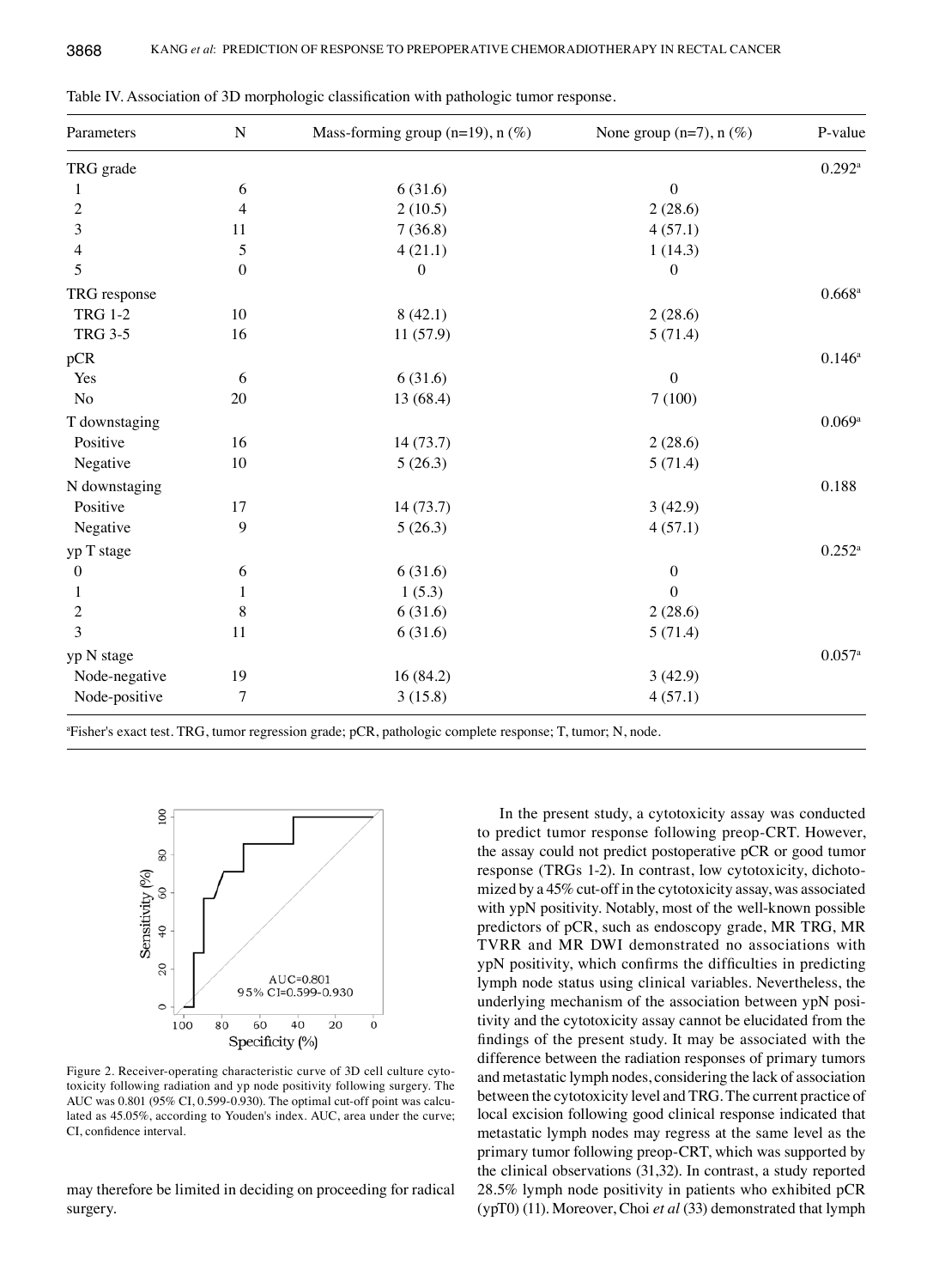|                                    | Low-cytotoxicity group<br>$(\leq 45; n=12), n (\%)$ | High-cytotoxicity group<br>$( >45; n=14)$ , n $(\%)$ | P-value               |
|------------------------------------|-----------------------------------------------------|------------------------------------------------------|-----------------------|
| Sex                                |                                                     |                                                      | >0.999                |
| Male                               | 6(50)                                               | 8(57.1)                                              |                       |
| Female                             | 6(50)                                               | 6(42.9)                                              |                       |
| Age, years                         | $51.4 \pm 10.8^a$                                   | $54.9 \pm 16.2$ <sup>a</sup>                         | 0.530                 |
| BMI, kg/m <sup>2</sup>             | $23.7 \pm 3.5^{\mathrm{a}}$                         | $24.5 + 4^a$                                         | 0.575                 |
| Distance from anal verge, cm       | $6.1 \pm 2.1^a$                                     | $6.2 \pm 2.2^a$                                      | 0.875                 |
| CEA (initial), $\mu$ g/l           | $6.5 \pm 7^{\rm a}$                                 | $5.6 + 8^a$                                          | 0.759                 |
| yp T stage                         |                                                     |                                                      | $0.933^{a}$           |
| T <sub>0</sub>                     | 3(25)                                               | 3(21.4)                                              |                       |
| T <sub>1</sub>                     | $\boldsymbol{0}$                                    | 1(7.1)                                               |                       |
| T <sub>2</sub>                     | 3(25)                                               | 5(35.7)                                              |                       |
| T <sub>3</sub>                     | 6(50)                                               | 5(35.7)                                              |                       |
| yp N stage                         |                                                     |                                                      | 0.026 <sup>b</sup>    |
| Node-negative                      | 6(50)                                               | 13 (92.9)                                            |                       |
| Node-positive                      | 6(50)                                               | 1(7.1)                                               |                       |
| pCR                                |                                                     |                                                      | $>0.999$ <sup>b</sup> |
| Yes                                | 3(25)                                               | 3(21.4)                                              |                       |
| N <sub>o</sub>                     | 9(75)                                               | 11(78.6)                                             |                       |
| Endoscopy                          |                                                     |                                                      | 0.190 <sup>b</sup>    |
| Endoscopy_non CR                   | 7(58.3)                                             | 12(85.7)                                             |                       |
| Endoscopy_CR and endoscopy_near CR | 5(41.7)                                             | 2(14.3)                                              |                       |
| <b>MR TRG</b>                      |                                                     |                                                      | $0.683^{b}$           |
| Grade I and II                     | 7(58.3)                                             | 10(71.4)                                             |                       |
| Grade III-V                        | 5(41.7)                                             | 4(28.6)                                              |                       |
| MR Tumor volume, cm <sup>3</sup>   |                                                     |                                                      |                       |
| Pre-CRT                            | $17.2 \pm 10.0^a$                                   | $25.6 \pm 14.1^a$                                    | 0.098                 |
| Post-CRT                           | $6.9{\pm}5.4^{\mathrm{a}}$                          | $8.6 \pm 6.0^a$                                      | 0.467                 |
| TVRR, %                            | $62.4 \pm 20.9^{\text{a}}$                          | $66.1 \pm 14.3$ <sup>a</sup>                         | 0.603                 |
| MR DWI                             |                                                     |                                                      | 1.0 <sup>b</sup>      |
| Negative                           | 4(33.3)                                             | 4(28.6)                                              |                       |
| Equivocal and positive             | 8(66.7)                                             | 10(71.4)                                             |                       |
|                                    |                                                     |                                                      |                       |

Table V. Clinicopathological characteristics and magnetic resonance parameters according to the low- and high-cytotoxicity groups.

<sup>a</sup>Mean ± standard deviation. <sup>b</sup>Fisher's exact test. CEA, carcinoembryonic antigen; BMI, body mass index; T, tumor; N, node; pCR, pathologic complete response; CR, complete response; MR, magnetic resonance; TVRR, tumor volume reduction rate; CRT, chemoradiotherapy; TRG, tumor regression grade; DWI, diffusion weighted image; SD, standard deviation.

node regression grade (LRG) following preop-CRT was the only independent factor associated with relapse-free survival in patients with ypN-positive rectal cancer, who underwent preop‑CRT. One of the interesting findings of this study was that the distribution of LRG was not associated with the TRG of the primary tumor, and that the LRG of each metastatic lymph node differed from the other within the same patient. These findings meant that the effects of radiation could differ between the primary tumor and metastatic lymph nodes. These discrepancies may be a possible reason for the different prediction powers of primary tumor cells and lymph node positivity in the cytotoxicity assays described in the present study. However, there was no ypN positivity in patients with ypT0; thus, considering the relatively low rate of ypN-positive results in patients with ypT0 in a previous study (2), further large-scale investigation may be required to elucidate the true mechanisms underlying the observations of the present study.

The cytotoxicity assay, following 3D cell culture and radiation, had certain advantages. Firstly, the 7-day turnaround time for this procedure was acceptable, as long turnaround times could hinder clinical decision‑making. Secondly, the assay can predict patients' tumor response before initiating preop-CRT. Although preop-CRT decreased the local recurrence rate more than postoperative adjuvant CRT, overall survival gain was not anticipated. Rather, preop-CRT may be associated with delayed adverse effects on long-term anorectal, sexual and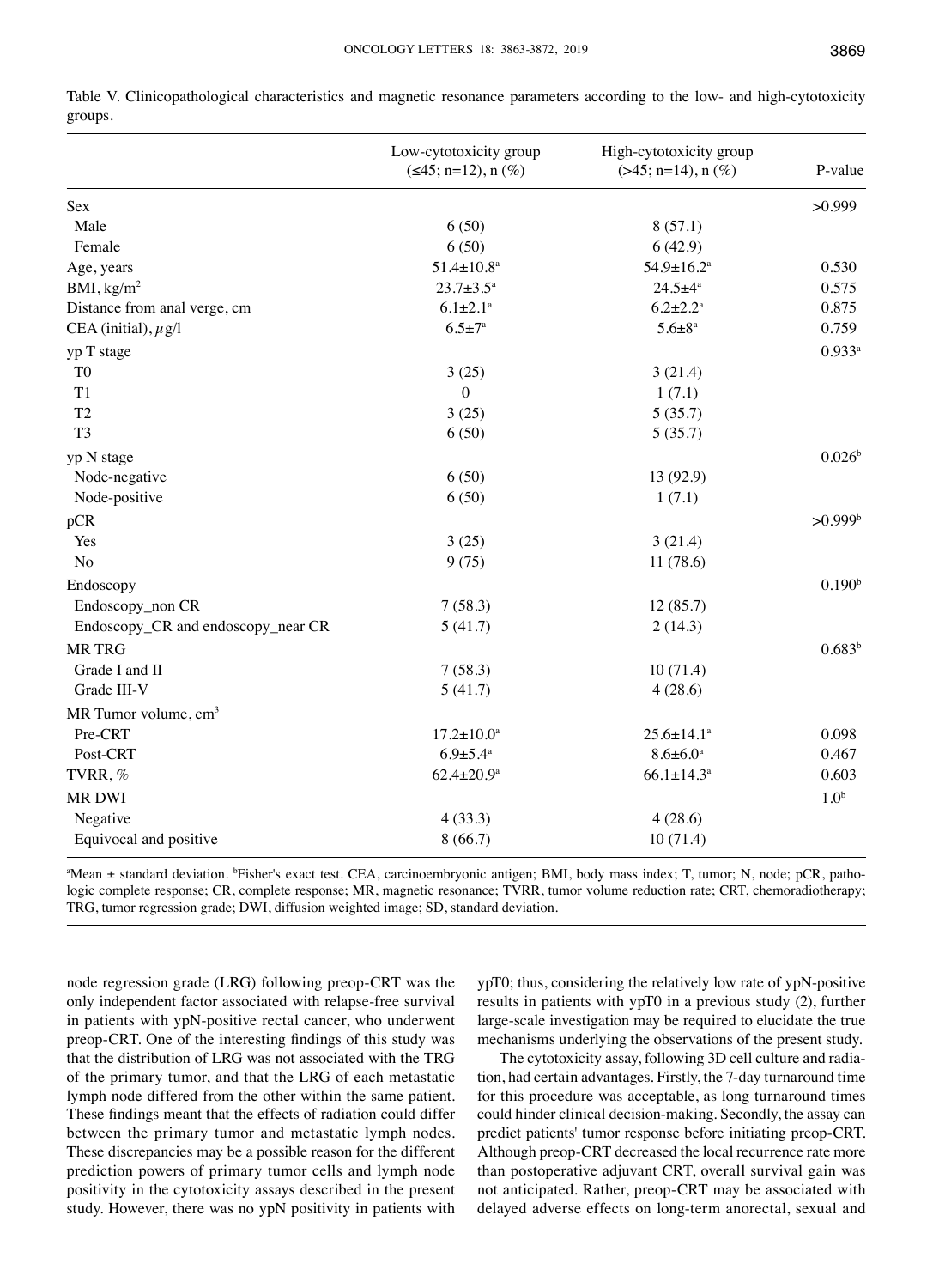|                                    |                | Univariate analysis |                       | Multivariate analysis |         |
|------------------------------------|----------------|---------------------|-----------------------|-----------------------|---------|
| Parameters                         | $\mathbf N$    | $N\left(\%\right)$  | P-value               | OR (95% CI)           | P-value |
| Sex                                |                |                     | $>0.999$ <sup>a</sup> |                       |         |
| Male                               | 14             | 4(28.6)             |                       |                       |         |
| Female                             | 12             | 3(25)               |                       |                       |         |
| Age, years                         |                |                     | $0.278^{\rm a}$       |                       |         |
| <65                                | 21             | 7(33.3)             |                       |                       |         |
| $\geq 65$                          | 5              | 0                   |                       |                       |         |
| cT                                 |                |                     | $>0.999$ <sup>a</sup> |                       |         |
| T <sub>3</sub>                     | 23             | 6(26.1)             |                       |                       |         |
| T <sub>4</sub>                     | 3              | 1(33.3)             |                       |                       |         |
| cN                                 |                |                     | $>0.999$ <sup>a</sup> |                       |         |
| Node negative                      | $\mathfrak{2}$ | $\boldsymbol{0}$    |                       |                       |         |
| Node positive                      | 24             | 7(29.2)             |                       |                       |         |
| Endoscopy grade                    |                |                     | 0.629a                |                       |         |
| Endoscopy_non-CR                   | 19             | 6(31.6)             |                       |                       |         |
| Endoscopy_CR and endoscopy_near CR | 7              | 1(14.3)             |                       |                       |         |
| <b>MR TRG</b>                      |                |                     | $0.661^\mathrm{a}$    |                       |         |
| Grade I and II                     | 9              | 3(33.3)             |                       |                       |         |
| Grade III-V                        | 17             | 4(23.5)             |                       |                       |         |
| MR TVRR (%)                        |                |                     | $0.540^{\rm a}$       |                       |         |
| < 83.6                             | 23             | 7(30.4)             |                       |                       |         |
| $\geq 83.6$                        | 3              | $\boldsymbol{0}$    |                       |                       |         |
| MR DWI                             |                |                     | $0.375^{\rm a}$       |                       |         |
| Negative                           | $\,$ 8 $\,$    | 1(12.5)             |                       |                       |         |
| Equivocal and positive             | 18             | 6(33.3)             |                       |                       |         |
| 3D morphologic classification      |                |                     | $0.057$ <sup>a</sup>  |                       |         |
| 'Mass-forming group'               | 19             | 3(15.8)             |                       |                       |         |
| 'None group'                       | 7              | 4(57.1)             |                       |                       |         |
| Cytotoxicity assay                 |                |                     | $0.026$ <sup>a</sup>  |                       | 0.031   |
| High $($ -45 $)$                   | 14             | 1(7.1)              |                       | $\mathbf{1}$          |         |
| Low $(\leq 45)$                    | 12             | 6(50)               |                       | $13(1.2-133.2)$       |         |

| Table VI. Univariate and multivariate analysis of factors associated with yp node positivity. |  |
|-----------------------------------------------------------------------------------------------|--|
|-----------------------------------------------------------------------------------------------|--|

a Fisher's exact test. CR, complete response; pCR, pathologic complete response; TRG, tumor regression grade; TVRR, tumor volume reduction rate; DWI, diffusion weighted image; MR, magnetic resonance; T, tumor; N, node.

urinary dysfunction (34). In this regard, a study demonstrated the efficacy of initiating chemotherapy in conjugation with selective radiation treatments (35). One reason for employing this new approach is the speculation that radiation-induced complications may be decreased. Several tumor response assays currently used in practice were considered as response evaluation tools rather than prediction models. MRI-based tumor volumetric evaluation, DWI, MR TRG, endoscopy grading, delay of surgery and other variables can be evaluated post-preop-CRT; however, these cannot predict tumor response before initiating preop-CRT. In this regard, the cytotoxicity assay may be useful for predicting whether a patient should undergo preop-CRT, although the actual clinical benefits should be evaluated with further investigations.

Nevertheless, there were several potential limitations of the present study. Immediate storage of fresh tissue in 25-cm2 flasks, filled with RPMI culture medium supplemented with 1% penicillin-streptomycin is mandatory for the analysis. Although board‑certified surgeons performed the pre‑treatment biopsies, it is not always possible to obtain adequate tissue using rigid sigmoidoscopy. Another limitation was cell contamination during the cell culture process. It is well known that the intestinal and feces flora is mostly composed of obligate anaerobes such as *Bacteroides* and *Bifidobacterium*, and the accompanying bacteria during the biopsy process may contaminate the culture. The failure rate, due to cell contamination, cannot be ignored in the present study, which may hinder this procedure and therefore, a modified protocol is required to overcome this issue.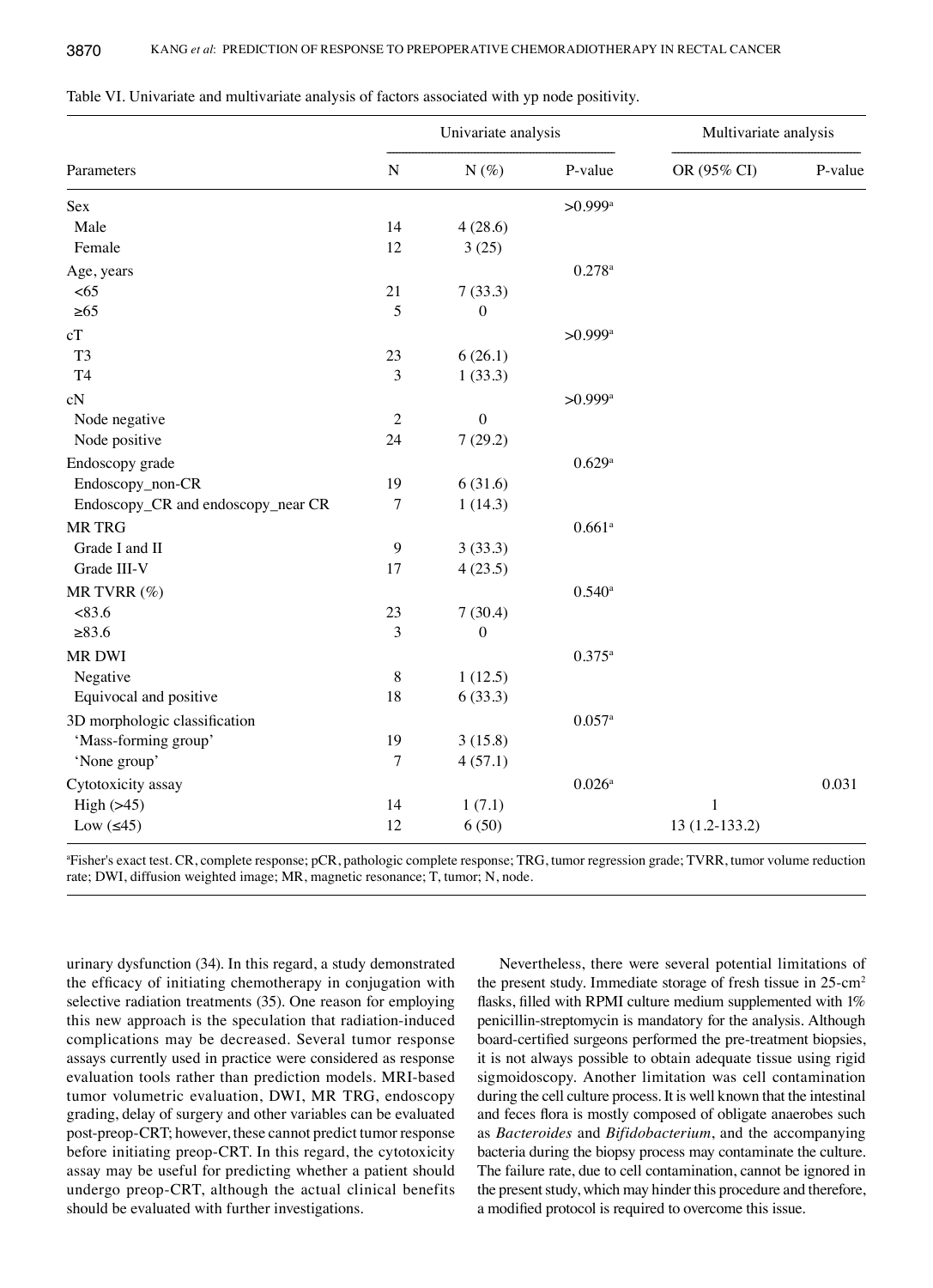The main limitation of the present study was its small sample size. In a previous study concerned with permeability, based on the spheroid 'round'-type morphological characteristic, increased resistance to drug therapy was observed compared with 'aggregate', 'mass' or 'none' types, which was associated with the Janus kinase‑STAT signaling pathway (19). However, in the present study, the 'mass', 'aggregate' and 'round' types were grouped into the 'mass-forming' group, as the mean cytotoxicity level following radiation was similar among the 'round', 'mass' and 'aggregate' types. Although the response of the 3D spheroids to radiation treatment may be entirely different from the response to chemotherapy, the limited number of enrolled patients may hinder the detailed comparison. There are potential differences according to the definitions of ypT stage and TRG. Even with the same ypT3, some patients had small islets of viable cancer cells scattered in the subserosa layer that showed predominant fibrosis (good TRG), whereas other patients have ypT3 tumors in which most cancer cells remain viable (poor TRG) (36). Due to the small sample size in the present study, whether the differences in TRG of the same ypT stage were associated with the cytotoxicity assay could not be analyzed. Finally, it was also possible that the cytotoxicity assay may not accurately reflect humans' resistance to radiation and it does not accurately reproduce the surrounding environments of patients with rectal cancer. This needs to be validated in further studies.

In conclusion, a cytotoxicity assay following 3D cell culture and radiation predicted ypN positivity in patients with locally advanced rectal cancer that underwent preop-CRT. The preliminary findings of the present study may be useful in conducting further studies on this matter, which can potentially lead to clinical application in decision‑making prior to initiating preoperative chemoradiotherapy.

## **Acknowledgements**

The authors would like to thank Ms. Gamseoyun Lee (Severance Hospital, Yonsei University College of Medicine) for the support with patients' enrollment during the study.

#### **Funding**

No funding was received.

# **Availability of data and materials**

The datasets used and/or analyzed during the present study are available from the corresponding author on reasonable request.

# **Authors' contributions**

JKa provided the concept and idea of this study, analyzed and interpreted the experimental and patients' clinical data, and was a major contributor in writing the manuscript. MCP, JKi, HH, BSM, SHB, KYL and NKK participated in the data acquisition. NKK provided the concept and idea of the present study and revised the manuscript. All authors read and approved the final manuscript.

#### **Ethics approval and consent to participate**

The protocol of the present study was approved by the institutional review board of the Severance Hospital, Yonsei University College of Medicine (Seoul, Republic of Korea) (approval no. 4-2011-0445). Written informed consent was obtained from all participants.

#### **Patient consent for publication**

Not applicable.

## **Competing interests**

The authors declare that they have no competing interests.

#### **References**

- 1. Sauer R, Becker H, Hohenberger W, Rödel C, Wittekind C, Fietkau R, Martus P, Tschmelitsch J, Hager E, Hess CF, et al: Preoperative versus postoperative chemoradiotherapy for rectal cancer. N Engl J Med 351: 1731-1740, 2004.
- 2. Yeo SG, Kim DY, Kim TH, Chang HJ, Oh JH, Park W, Choi DH, Nam H, Kim JS, Cho MJ, *et al*: Pathologic complete response of primary tumor following preoperative chemoradiotherapy for locally advanced rectal cancer: Long-term outcomes and prognostic significance of pathologic nodal status (KROG 09‑01). Ann Surg 252: 998-1004, 2010.
- 3. Kim NK, Baik SH, Seong JS, Kim H, Roh JK, Lee KY, Sohn SK radiation followed by curative resection with tumor-specific mesorectal excision for fixed locally advanced rectal cancer: Impact of postirradiated pathologic downstaging on local recur- rence and survival. Ann Surg 244: 1024-1030, 2006.
- 4. Zorcolo L, Rosman AS, Restivo A, Pisano M, Nigri GR, Fancellu A and Melis M: Complete pathologic response after combined modality treatment for rectal cancer and long-term survival: A meta-analysis. Ann Surg Oncol 19: 2822-2832, 2012.
- 5. Kim NK and Hur H: New Perspectives on predictive biomarkers of tumor response and their clinical application in preoperative chemoradiation therapy for rectal cancer. Yonsei Med J 56: 1461-1477, 2015.
- 6. Ryan JE, Warrier SK, Lynch AC, Ramsay RG, Phillips WA and Heriot AG: Predicting pathological complete response to neoad- juvant chemoradiotherapy in locally advanced rectal cancer: A systematic review. Colorectal Dis 18: 234-246, 2016.
- 7. Stijns RCH, Tromp MR, Hugen N and de Wilt JHW: Advances in organ preserving strategies in rectal cancer patients. Eur J Surg Oncol 44: 209-219, 2018.<br>8. Li J, Li L, Yang L, Yuan J, Ly B, Yao Y and Xing S: Wait-and-see
- treatment strategies for rectal cancer patients with clinical complete response after neoadjuvant chemoradiotherapy: A systematic review and meta-analysis. Oncotarget 7: 44857-44870, 2016.
- 9. Chang GJ, Rodriguez-Bigas MA, Eng C and Skibber JM: Lymph node status after neoadjuvant radiotherapy for rectal cancer is a biologic predictor of outcome. Cancer 115: 5432-5440, 2009.
- 10. Duchalais E, Glyn Mullaney T, Spears GM, Kelley SR, Mathis K, Harmsen WS and Larson DW: Prognostic value of pathological node status after neoadjuvant radiotherapy for rectal cancer. Br J Surg 105: 1501-1509, 2018.
- 11. Swellengrebel HA, Bosch SL, Cats A, Vincent AD, Dewit LG, Verwaal VJ, Nagtegaal ID and Marijnen CA: Tumour regression grading after chemoradiotherapy for locally advanced rectal cancer: A near pathologic complete response does not translate into good clinical outcome. Radiother Oncol 112: 44-51, 2014.
- 12. Jwa E, Kim JH, Han S, Park JH, Lim SB, Kim JC, Hong YS, Kim TW and Yu CS: Nomogram to predict ypN status after chemoradiation in patients with locally advanced rectal cancer. Br J Cancer 111: 249-254, 2014.
- 13. Newton AD, Li J, Jeganathan AN, Mahmoud NN, Epstein AJ and Paulson EC: A nomogram to predict lymph node positivity following neoadjuvant chemoradiation in locally advanced rectal cancer. Dis Colon Rectum 59: 710-717, 2016.